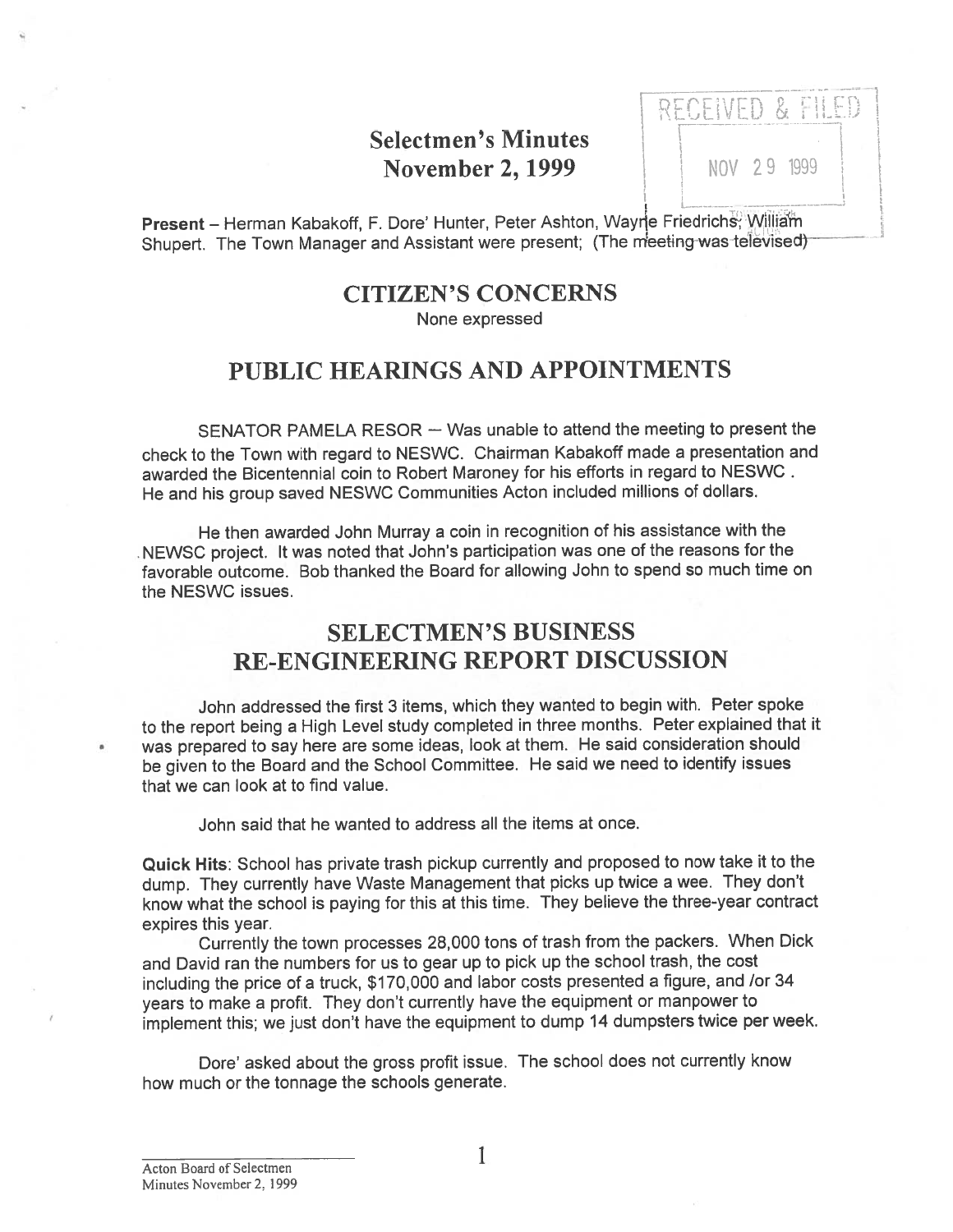They ran some numbers we could hire <sup>2</sup> new employers and go out on <sup>a</sup> subscriber basis, and noted that not every one could be <sup>p</sup>icked up. They felt <sup>a</sup> \$13,000 profit would be made. That would utilized the truck full time and reduce pay back to <sup>13</sup> years.

Dore' asked about the truck and noted it would have to be maintained aggressively as we would only have one.

John noted that we are currently at the threshold of trash collection. Peter noted that outside revenue is expected to decease because of certain things and did he factor this into his formula. He said that would not substantially effect the profit. John said we don't have long term contracts with the haulers and it is <sup>a</sup> daily balance.

Reallocation of \$50,000 to NESWC budget. They don't currently charge for Dave, his secretary and Don's time of approximately \$5,000-10,000 of overhead. Dore' felt we needed to make the reallocation in the next budget.

Decrease the Annual Tax Subsidy- The repor<sup>t</sup> says we should do away with this. John said staff has been working on this for <sup>10</sup> years. In <sup>1994</sup> we processe<sup>d</sup> \$9,500. And removed <sup>a</sup> portion from the tax base. Landfill capping -We have some clay at this point, we hope to ge<sup>t</sup> more, but will cost <sup>1</sup> million to cap it without the additional clay.

The Revenue Risk is increased because of <sup>a</sup> consolidation of trash businesses. In 1995 we had more firms, right now we have two. Last Friday BFI told us they would not be using us. We were not willing to <sup>g</sup>ive them the price lower than disposal costs. We don't know if we can replace that amount of refuse. We will lose 63% of our revenue as <sup>a</sup> result of last Friday because of their leaving. Dick Howe said that he and John prepared <sup>a</sup> <sup>p</sup>lan in <sup>1995</sup> that included not increasing the sticker price for residents. The trash was being sent to Maine and another company, which will not take our trash, has now bought it. He is shipping trash all over the country. Waste Management is rearranging their routes and they say that once they do they will probably stop coming in to our transfer station. BFI currently does our recycling and that is <sup>a</sup> contract they can break in <sup>60</sup> days. The trash containers are owned by Allied Waste, and if they break the contract, we will be without containers. It would take <sup>a</sup> week or so to replace the equipment.

In the consolidation process they have bought every company up and they are not allowing smaller firms into their facilities and not letting anyone in. John said that we might look at selling our transfer station and Newsc contract to one on the big firms.

Peter asked about revenues and expenses. What if we don't replace BFI Contract. Would we be earning revenues, what are our profits? John said we would have to raise stickers and increase the tax subsidy even though we promised <sup>5</sup> years ago not to.

Dore said we are dealing with <sup>a</sup> fluid situation and felt we should wait until the issues <sup>p</sup>lay out. He suggested in <sup>a</sup> couple of months it might be clearer.

We may have to raise sticker price for first vehicle. He felt it was not logical that we would not need to raise fees. He feels that is <sup>a</sup> decision of the board. Peter felt the rationale was to make it more <sup>a</sup> user fee than tax.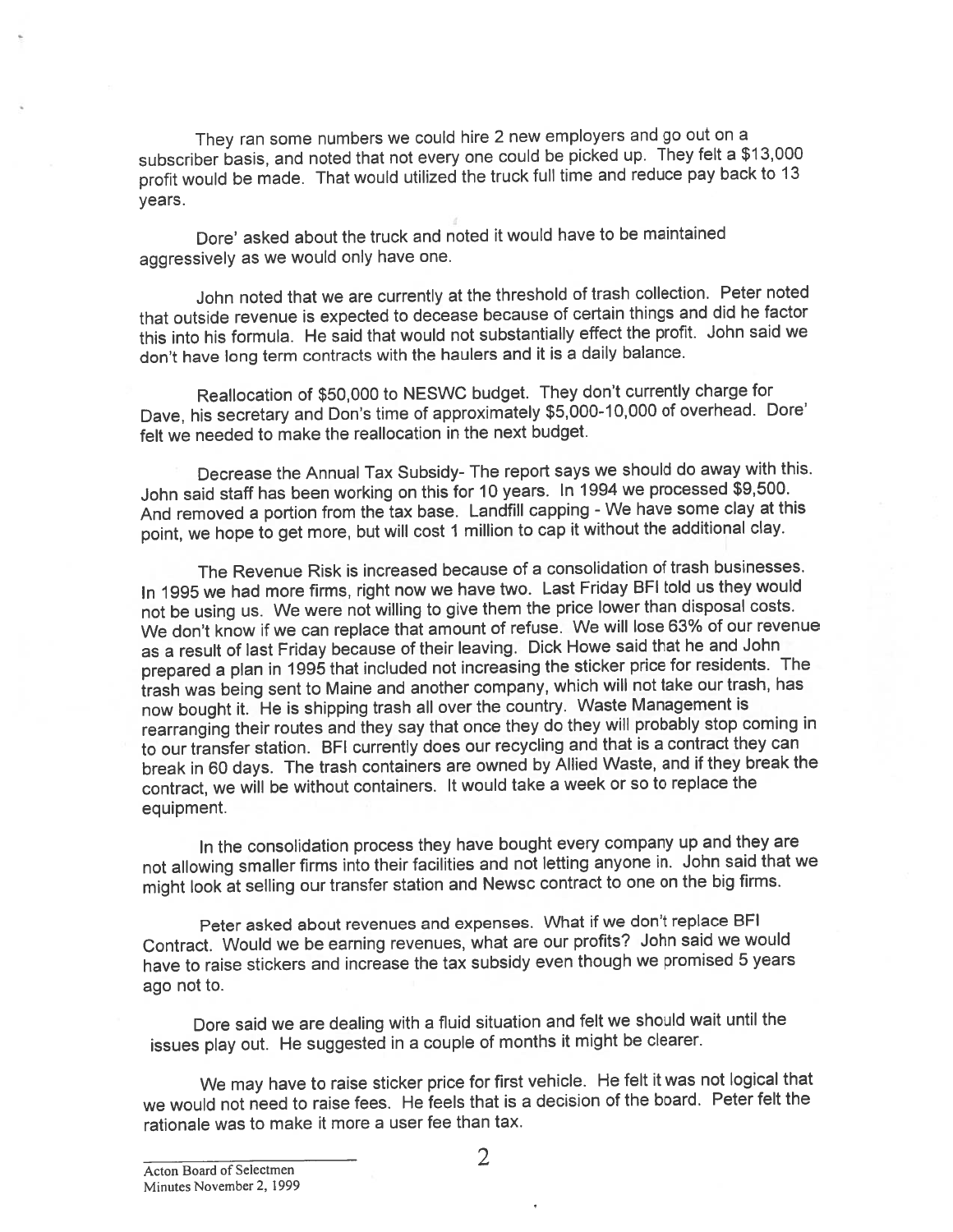John commented on Dave's flexibility in getting the job done.

Herman said he agrees with Dore' and would be nervous to take any action at this time. He said we need to talk to the schools and ge<sup>t</sup> their manpower level with regar<sup>d</sup> to equipment they could lend to this. He wanted to involve the schools with the school trash consolidated pick up. '

Wayne noted the loss of revenue he wanted to see <sup>a</sup> break even analysis with regar<sup>d</sup> to the current BFI situation. John said they make \$10 per ton and it is the breakeven point. BFI is Gross loss not <sup>a</sup> Net Loss. John said <sup>a</sup> million in revenue and profit cost \$160,000. In light of losing the BFI contract what could be do about curbside at this point. John said we would need more equipment and manpower. Wayne also asked about the dump sticker but felt that it should be cost based or free to all. The sticker would carry total costs of \$400.00 per sticker. Dave outlined recycling and the removal of white goods and the costs to remove them. We are getting \$5.00 per ton currently, and have had to pay entire cost several years ago when the market was down.

Dore said we need to pursue the questions of the schools trash, and look at the volume because in the beginning we just guesse<sup>d</sup> at our GAT and we were way off the number. He said we need to better refine the tons of trash we are talking about. He said that having been in this situation he observed that it generated more adverse public out cry.

Wayne noted with <sup>a</sup> ball par<sup>k</sup> of \$400 is higher then what he pays to have them come into his garage and ge<sup>t</sup> the trash for \$385/year.

Herman is against even one-cent increase in the sticker fee. He felt all we would be doing is trading dollars. He said we have <sup>a</sup> <sup>p</sup>lan, we all agree<sup>d</sup> we will fund your needs and we should not further tax them to use the transfer station it is contrary to what we should be doing.

Dore' said the <sup>p</sup>lan assumed certain revenues and if we need to look at this again we should.

DORE' HUNTER — Moved that Reallocation be made as recommended in next years budget and further to look at and investigate the school trash issue and have staff look at the monopoly of trash vendors as it currently is <sup>p</sup>laying out. PETER ASHTON — Second. UNANIMOUS VOTE.

Peter wanted to see <sup>a</sup> projected operating budget.

HEALTH INSURANCE for the third year we would give <sup>a</sup> saving to subscribers. Peter said that we don't care how you refund the money, but if you look at the calculation it is assumed the amount of savings is going to decline.

Herman said we are talking about budget decision to be made in February or March. John noted we would be using the holiday <sup>p</sup>lan this year.

John suggested that it is conveye<sup>d</sup> to ALG and the Manager was asked to handle the notification.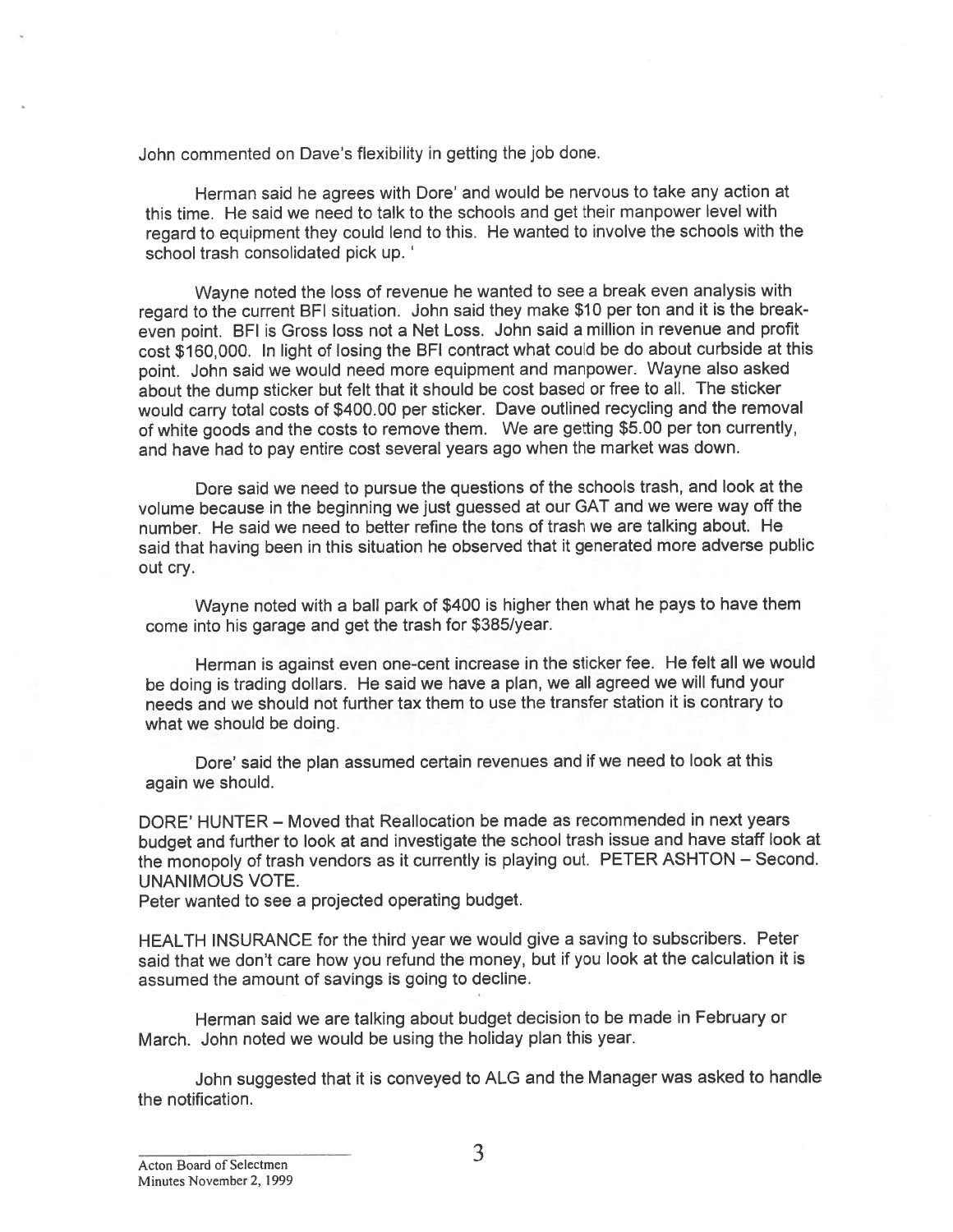#### QUICK HITS

School Trash was addressed. Septage fees, we allocate costs that include some time for Don and John' <sup>s</sup> time. They sugges<sup>t</sup> we raise the fees. John asked if we really want to charge more than the cost of the operation. Dore' agree<sup>d</sup> it is <sup>a</sup> <sup>p</sup>hilosophical question and he felt one way or the other the citizens would be paying for it. Herman was again against it as it is trading dollars. Wayne felt he would rather see it on his taxes and have it deductible. Herman asked that John take <sup>a</sup> look at continued reallocation.

VENDOR ANALYSIS — look at consolidate purchasing. John said we need to look closer at this. We are tied to public bidding laws and we have to take the low bid even when we could ge<sup>t</sup> it at <sup>a</sup> lower cost. John said that we do <sup>a</sup> lot of consolidation bids. We already bid large items in the manner. There may be a little money here, but it is held back by the Public Bidding laws. Herman said we should sit down with the schools and Water District to pursue in detail and bring back <sup>a</sup> detailed review.

SHARED STAFF — We currently move employees around to fill staffing needs. There could be <sup>a</sup> few minor problems and feels it is the Town Manager who should be the person reallocating staff. If the Water District were paying higher rate for the same job, that would <sup>g</sup>ive us morale problems. Herman said this is <sup>a</sup> very complicated issue and wanted <sup>a</sup> lot of questions addressed. He thought the savings big and the issue complicated. He feels it should be elevated from QUICK HITS. Don noted we pay very little overtime to non-union. John said this is <sup>a</sup> sharing issue on <sup>a</sup> short-term basis.

Trey said there would be <sup>a</sup> tremendous issue to consolidate this but would work for clerical issues. Dore' said we need to address skills levels to know what we have available.

We should undertake this and have staff contact others to see what we have.

REPORTS - We would like to stop useless information. It was decided that the only one is mandated by by-law. Herman suggested we send out repor<sup>t</sup> to people to see what they need.

Peter said that this issue came out of quick hits list brainstorming session. Trey noted that if we are not using the reports mandated by our Bylaw we should take steps to eliminate them.

UNIFIED COMPUTER TRAINING — We use dissimilar equipment. Pentimation issue the Schools were not available when we trained and therefore we ended up assisting with training the school. We had to stop this, as Tess's time was needed elsewhere. We are in advanced training at this point. He did not feel we would recognize savings at this time. Peter feels it should be par<sup>t</sup> of the technology advisory case.

HOURS OF OPERATION — HR was asked to compare hours and money they found that our comparable position in the clerical area we were paying 10% Lower and working 10% more hours.

INTERNET ACCESS — John said it is <sup>a</sup> real problem and the public record law require someone to keep track of our E-mails. We currently have staff use the library for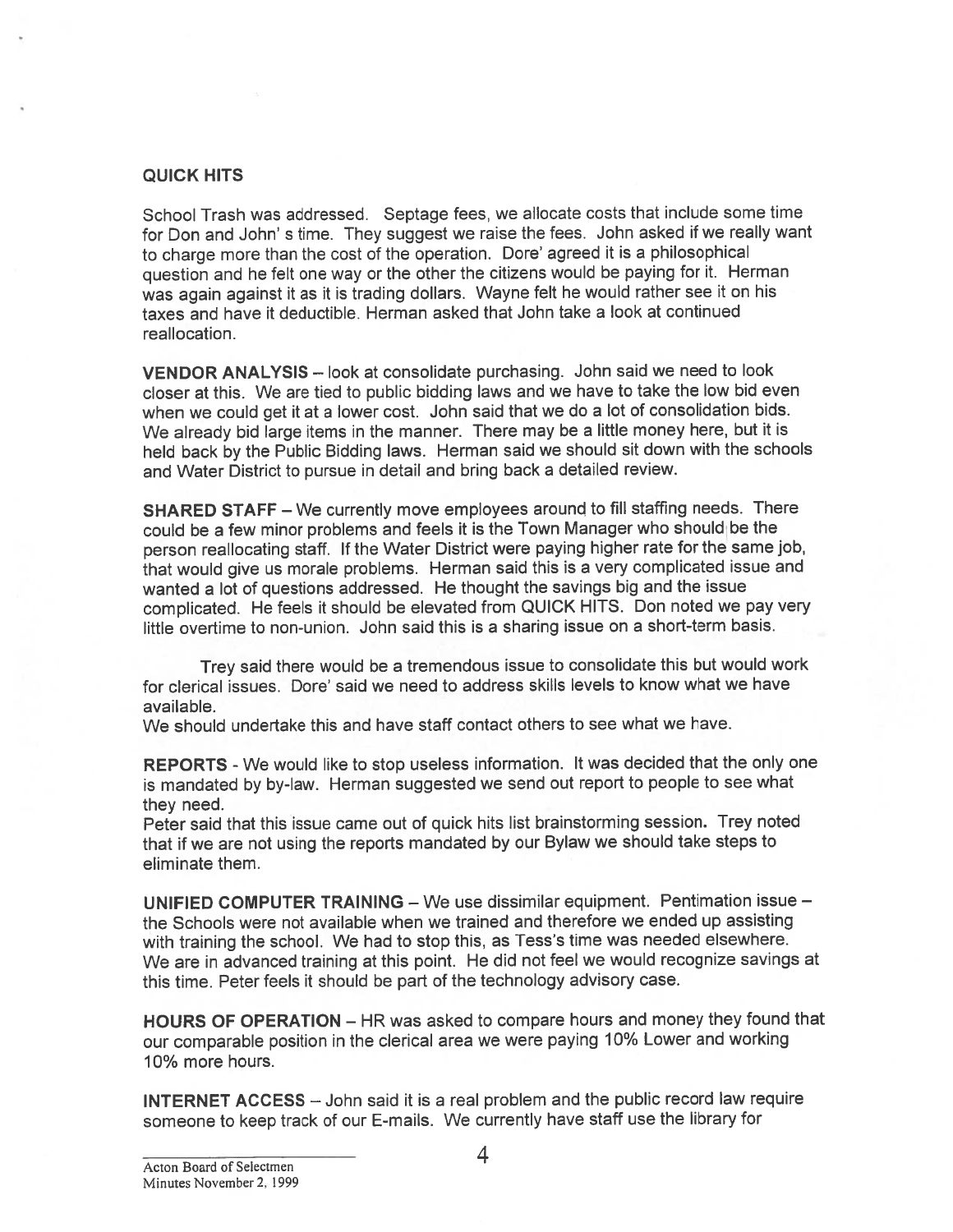Internet use. Don noted we are having <sup>a</sup> grea<sup>t</sup> deal of difficulty sending and receiving and it is <sup>a</sup> real problem. He sees the bigger problem as the public records law.

Dore' and Peter felt we needed to have more staff on e-mail. We need to fold this into the Technology Advisory group.

BIRTHDAY BOOK CLUB — We already do this at the Library as <sup>a</sup> Holiday book Purchase. Peter feels the potential for this is at the school level.

CONSOLIDATED BOOK PURCHASE -44% discount already exists. Memorial Library cannot serve as central purchasing point. We don't have staff currently available to do this. It was decided it was not feasible at current level of staffing.

STREET LIGHT PURCHASE discussed previously and implemented.

Peter said he tried to look at taking <sup>a</sup> shot at dividing the cases up and at least make some decisions to go forward. He said some cases could be pu<sup>t</sup> on the backburner. Outsourcing should be on back burner. Library consolidation should be on the back on Burner. Cases that need to be discussed more should be moved forward. Some of the cases recommend establishing <sup>a</sup> sub-committee to work with staff and we need to know what is worth moving forward. The study has several other concepts at the back of the report. Shared services are very important and he wanted to see if we should talk about it. Dore' agree<sup>d</sup> that we would be gaining especially in the Finance Division. He is very enthusiastic about shared services. The Community education he said we need to study this and is <sup>a</sup> little concerned that we just recreated the Recreation Commission. We will need to be sure it remains free standing. Just need to be sure we don't lose the goo<sup>d</sup> par<sup>t</sup> about recreation but we could surely combine backroom services.

Wayne made <sup>a</sup> suggestion that we come up with <sup>a</sup> ranking by next meeting and discuss one or more at each BOS meeting to keep the ball rolling. He noted that net presen<sup>t</sup> value should be dismissed. He thought the super board deserved discussion.

Trey noted we identified \$5-10,000 saving and we invested 3 hours. He thinks we need to prioritize and agree. His persona<sup>l</sup> bias is technology right now. He felt that there is so much efficiency to be gained and we need to investigate. He wanted to know where the school is on these issues. Felt we should <sup>p</sup>ick one and look at it and assign staff to research.

Herman agree<sup>d</sup> with Trey and we would be doing disservice and procee<sup>d</sup> the computer advisory business case and see if we can tackle that this year.

Herman wanted to go forward with the formulation of <sup>a</sup> technology advisory board and go forward with <sup>a</sup> shared service study.

DORE' HUNTER — Moved the Board adopt and endorse the concep<sup>t</sup> of shared services and indicate our willingness with regar<sup>d</sup> to implementing <sup>a</sup> study. Further to indicate our desire to move forward with Technology portion and see if the other entities were interested. PETER ASHTON — Second. UNANIMOUS VOTE.

John said he felt we needed to ge<sup>t</sup> commitment on top.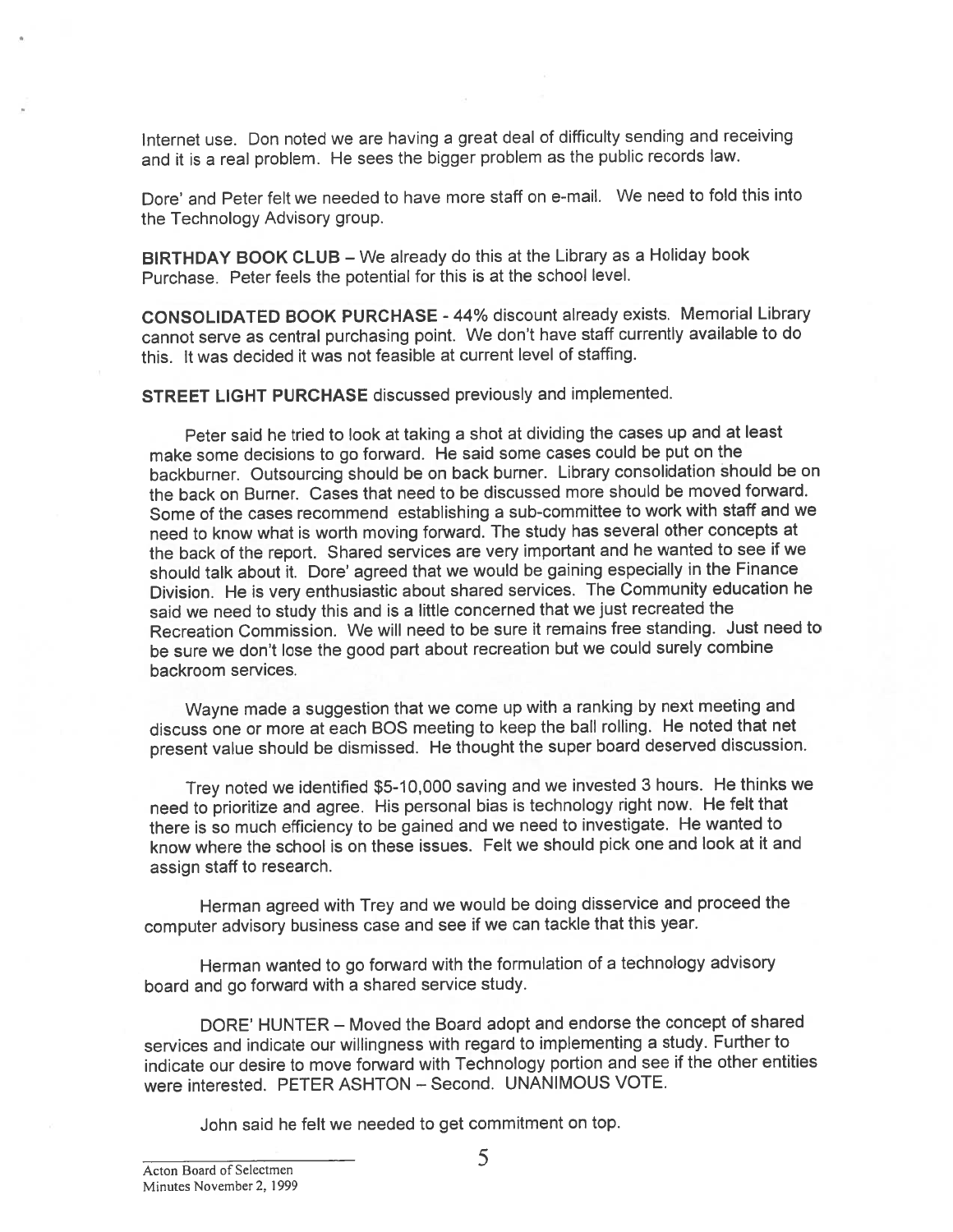## CONSENT AGENDA

PETER ASHTON - Moved to approve the Consent Calendar – WAYNE FRIEDRICHS Second. UNANIMOUS VOTE

# TOWN MANAGER'S REPORT

None required

 $\prime$  /  $\prime$  /  $\prime$ 1  $14$ /  $A \leftarrow$  $\forall$ i $\forall$  $\ell$ erl Date

Christine Joyce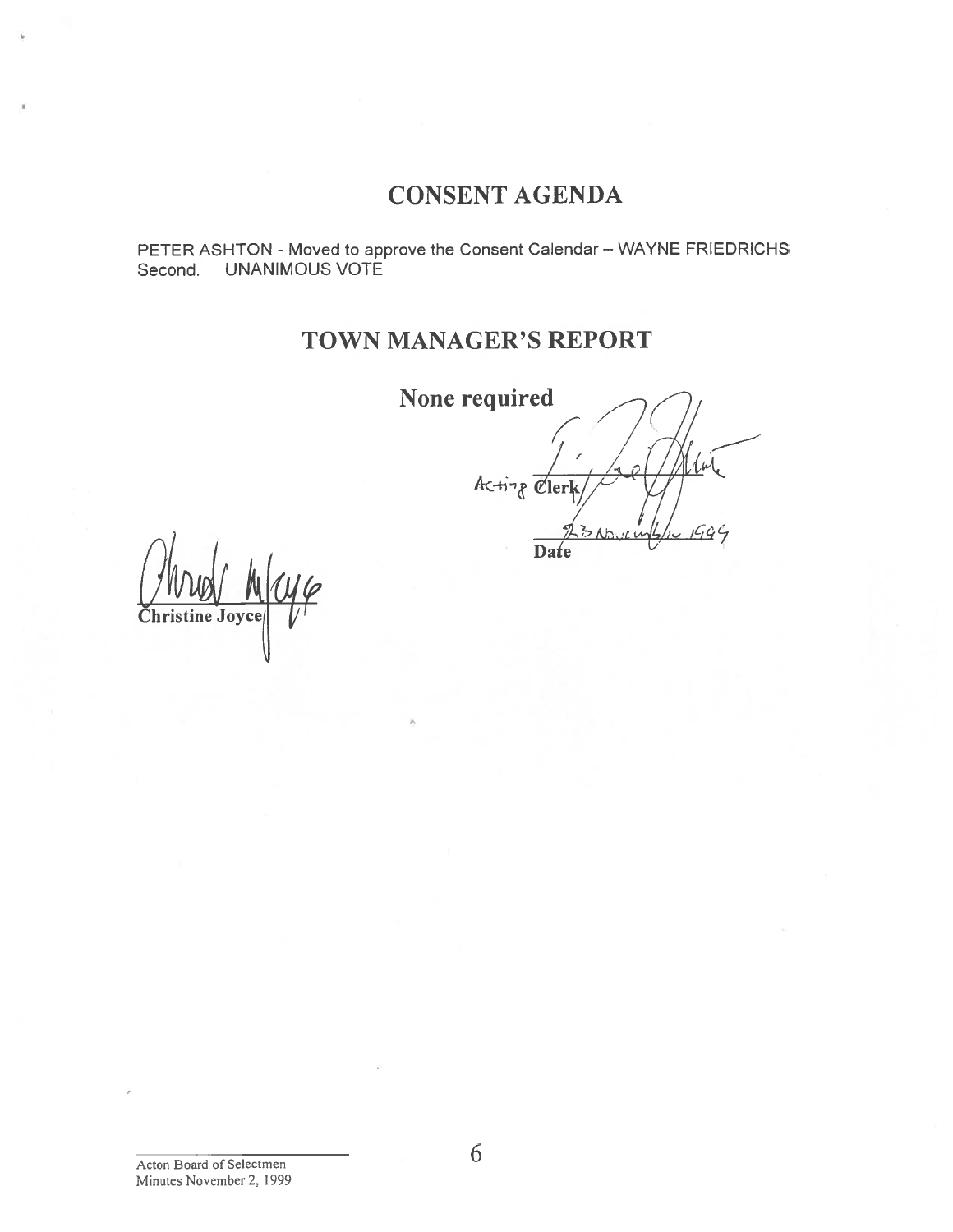October 29, 1999

TO: Board of Selectmen

FROM: Herman Kabakoff, Chairman

SUBJECT: Selectmen's Report

## AGENDA

### NOVEMBER 2, 1999 7:30 P.M. - Room 204

- I. CITIZEN'S CONCERNS
- II. PUBLIC HEARINGS & APPOINTMENTS
- 1. 7:33 SENATOR PAMELA RESOR
- III. SELECTMEN'S BUSINESS
- 2. RE-ENGINEERING REPORT DISCUSSION
- 3. OTHER BUSINESS

### IV. CONSENT AGENDA

4. ACCEPT MINUTES — Enclosed <sup>p</sup>lease find minutes of October 12, 1999, for Board acceptance.

5. ACCEPT GIFT — Enclosed <sup>p</sup>lease find <sup>a</sup> reques<sup>t</sup> from the West Acton Library for Board acceptance of <sup>a</sup> <sup>g</sup>ift of money.

6. ACCEPT GIFT — Enclosed <sup>p</sup>lease find <sup>a</sup> memo from the Town Planner for Board acceptance of two contributions to be used in the construction of sidewalks.

# V. TOWN MANAGER'S REPORT

## VI. EXECUTIVE SESSION

#### ADDITIONAL INFORMATION

Enclosed <sup>p</sup>lease find additional correspondence that is strictly informational and requires no Board action.

### **FUTURE AGENDAS**

1